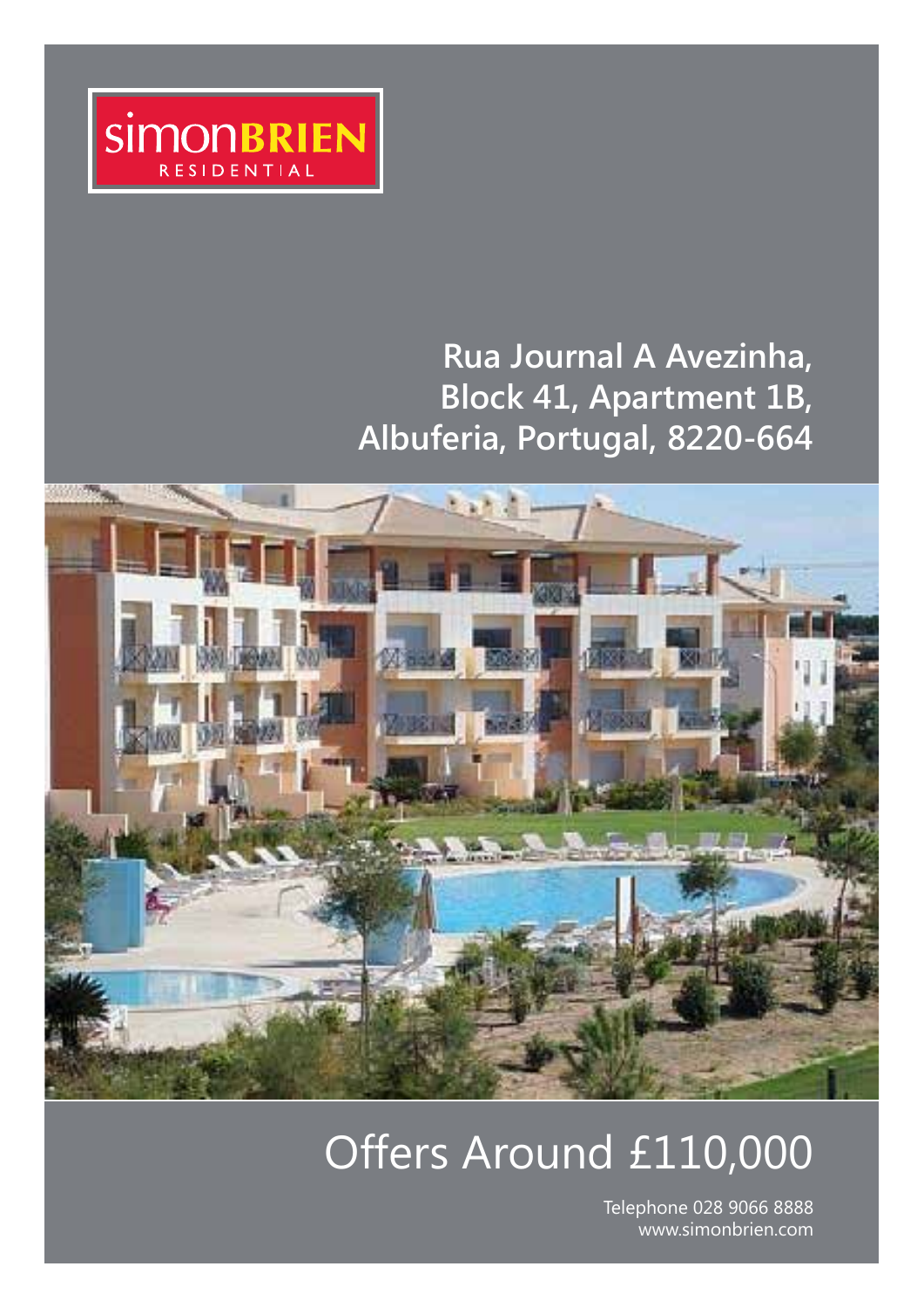





## **KEY FEATURES**

- Two Outdoor Balconies, Both With Table And Chairs
- The Apartment Is In A Residential Area With Two Pools And Private Gardens (Extra Safe And Secure For Children)
- Shared Enclosed Swimming Pools, One For Children
- Parasols And Sun Loungers Provided
- Beach Chairs / Parasols On Request
- Private Mature Landscaped Gardens
- Children's' Playground With Play Equipment And 'Crazy Golf' At Nearby Corcovada Club
- Resort Cafes And Restaurants
- Lift Access To Apartment From Foyer
- Electric Balcony Shutters For Added Security
- Video Entry System
- Citybus From Corcovada Every 30 Minutes, From Early Morning Until Late At Night, Circuit Around The Area And To And From The Old Town
- Tourist Train From Nearby 'Strip' Also Does A Continuous Circuit Of The town
- Airport Transfers, Very Competitive From Complex
- Secure Underground Car Parking Space And Lift Access To Apartment
- Apartment Constructed c. 2007

# **SUMMARY**

Albuferia is in the heart of the Algarve and has over twenty golden sandy beaches, many are within easy walking distance of the apartment. The famous Fisherman's Beach is only a short journey across town on the Citybus or Tourist Train. Both the new marina at Albuferia and the famous Vilamoura marina are worthy of a visit, and there are plenty of boat trips and water activities to pursue including jet skiing and dolphin watching.

The Algarve is Europe's favourite golfing destination with famous courses that include Sheraton Pine Cliffs, Salgados, Vila Sol, Pinhal, Quinta De Lago, Vale De Lobo, and Millennium and Belaiai Par 3. All are from between 10 and 30 minutes drive from the apartment.

Famous for its miles of beaches, rugged coastline, sandstone cliffs, championship golf courses, and all year round sunshine, the Algarve is a number one holiday destination for all age groups. Corcovada is in an ideal location to access all of this and is a 5 minute walk away from the famous 'strip' and a short distance from the historic Old Town Albuferia.

The property is an excellent spacious one bedroom, first floor apartment set within a private condominium with several swimming pools, garden, underground car parking space, and walking distance to the beach, restaurants and bars Albuferia has to offer.

The apartment is furnished and fitted, and has air conditioning, elevator, wood coated floors, bathroom, fitted kitchen, large living room and dining area, two balconies, and a pantry/ laundry area.

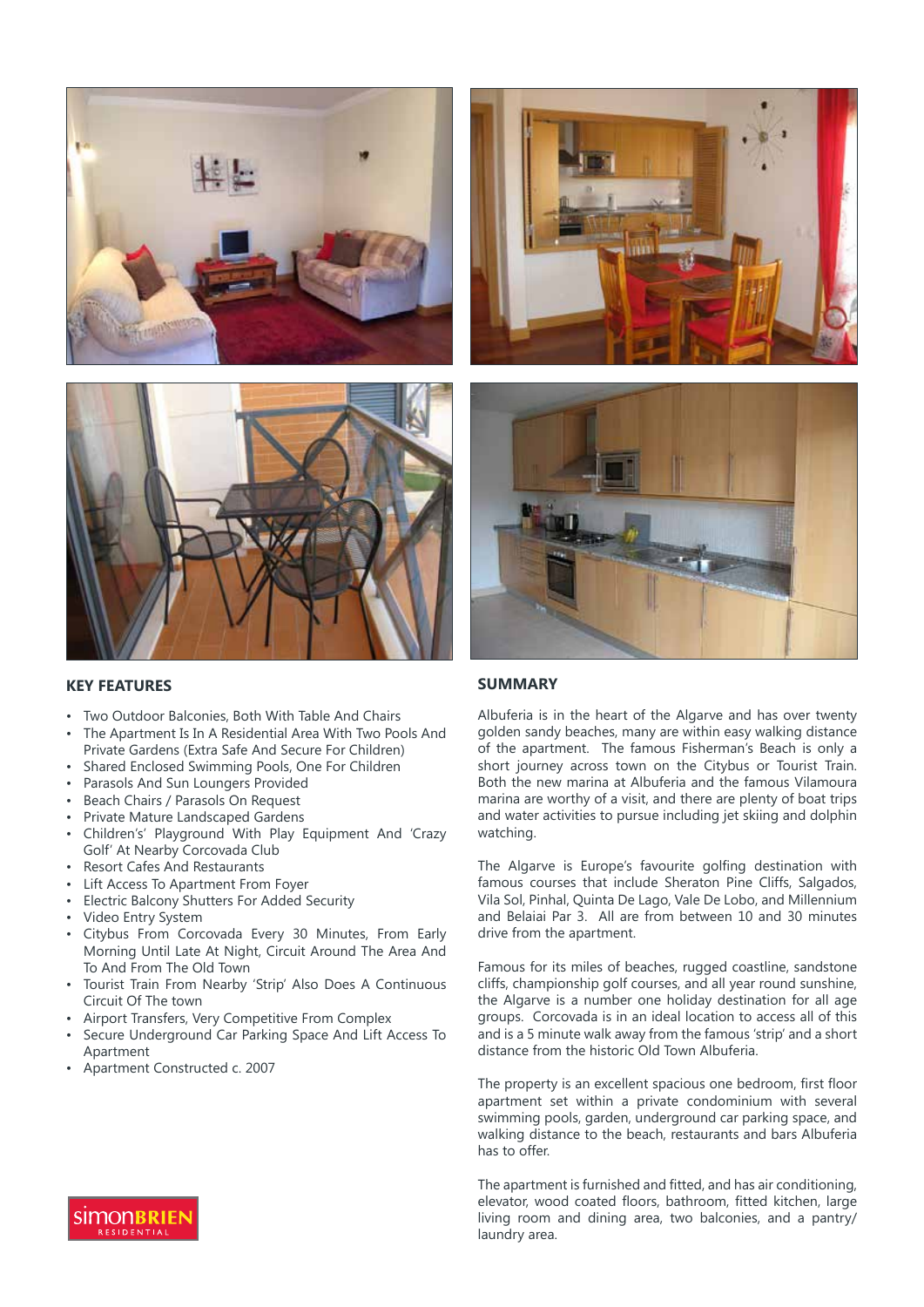# **ACCOMMODATION**

### **FIRST FLOOR**

**ENTRANCE HALL: 7' 10" x 7' 7" (2.4m x 2.3m)** 

**BEDROOM (1): 14' 5" x 10' 0" (4.40m x 3.05m)** 

**BATHROOM: 7' 1" x 6' 11" (2.15m x 2.10m)** 

**LOUNGE: 19' 10" x 16' 1" (6.05m x 4.90m)** 

Double doors to balcony areas.

# **KITCHEN: 14' 9" x 10' 2" (4.50m x 3.10m)**

Range of high and low level units. Siemens fitted kitchen appliances including; hob, oven, dishwasher and washing machine.

## **OUTSIDE**

Landscaped gardens leading to two swimming pools. One allocated underground car parking space.



www.holidayhomesdirect.ie Apartment 12509

**Telephone 028 9066 8888 www.simonbrien.com**